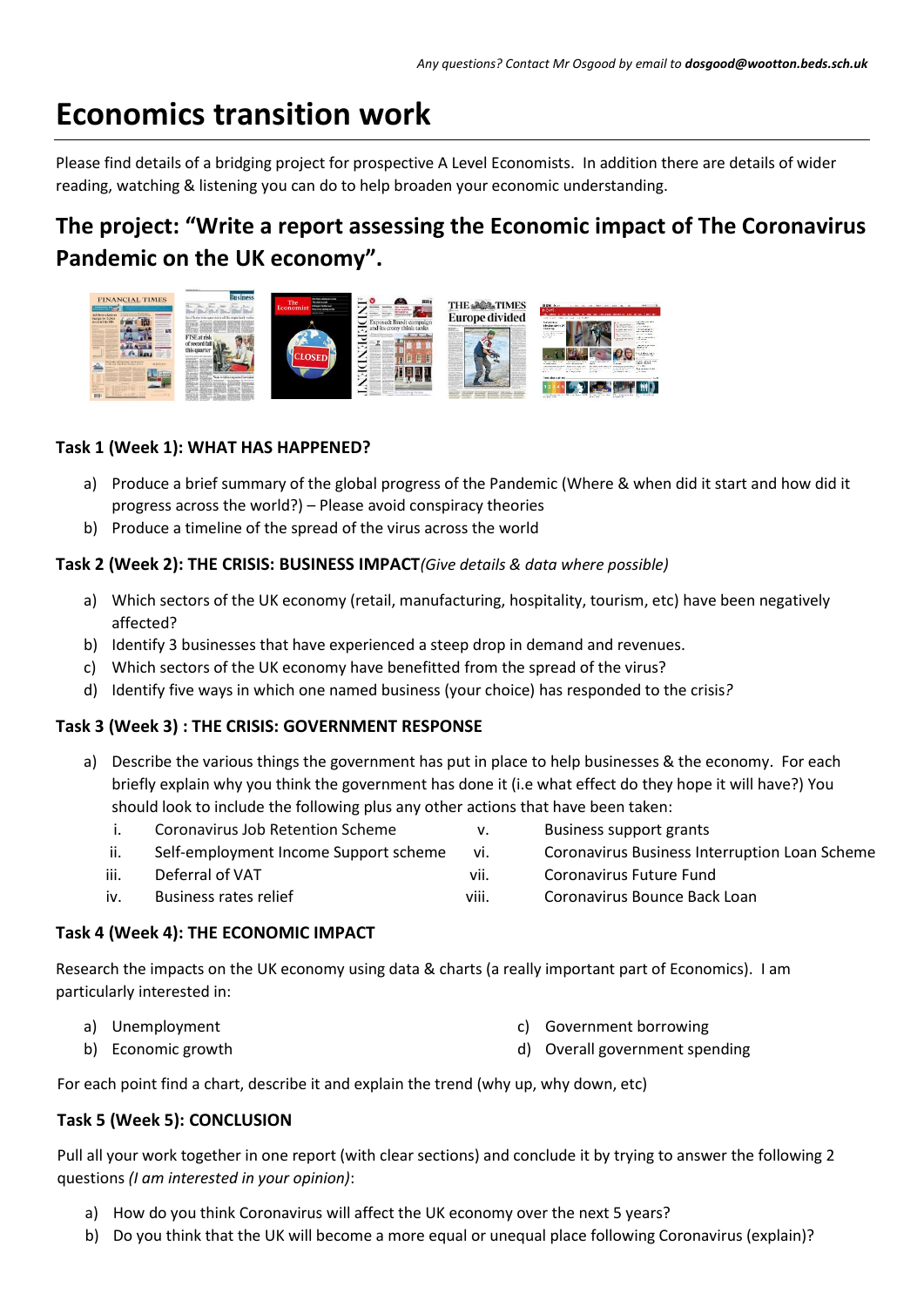# **Recommended summer reading. listening and watching to prepare for Economics**

#### **Websites:**

- Tutor2u <https://www.tutor2u.net/economics>
- Economics Help <https://www.economicshelp.org/>
- EconplusDal <https://www.econplusdal.com/>
- Economics Online [https://www.economicsonline.co.uk](https://www.economicsonline.co.uk/)
- Investopedia <https://www.investopedia.com/>

• YouTube – there are a wide range of YouTube revision videos available on all A Level Economics topics, popular channels include EconplusDal and Khan Academy

#### **Great for economics in the news:**

- BBC News (economy section) <https://www.bbc.co.uk/news/business/economy>
- The Guardian (economics section) <https://www.theguardian.com/business/economics>
- The Independent (money section) <https://www.independent.co.uk/money>
- This is money <https://www.thisismoney.co.uk/money/index.html>

#### **Great for economics data:**

- Office for National Statistics <https://www.ons.gov.uk/>
- Trading Economics <https://tradingeconomics.com/>

#### **Books:**

- Freakonomics / Superfreakonomics / Think like a Freak *Stephen J. Dubner and Steven D. Levitt*
- The Undercover Economist / The Undercover Economist Strikes Back *Tim Harford*
- Fifty Things that made the modern economy *Tim Harford*
- 50 Economics Ideas You Really Need to Know (50 Ideas) *Edmund Conway*
- The Great Economists: Ten Economists Whose Thinking Changed the Way We Live *Phil Thornton*
- The Armchair Economist: Economics & Everyday Life *Steven E. Landsburg*
- Capital in the Twenty-First Century *Thomas Piketty*
- Economics: The User's Guide: A Pelican Introduction *Ha-Joon Chang*
- Doughnut Economics *Kate Raworth*

#### **Podcasts**

- Freakonomics radio
- Economics in 10
- More or less (Radio 4)
- Cautionary tales Tim Harford
- 50 inventions that shaped the modern economy Tim Harford
- Simon Evans goes to market Radio 4 series